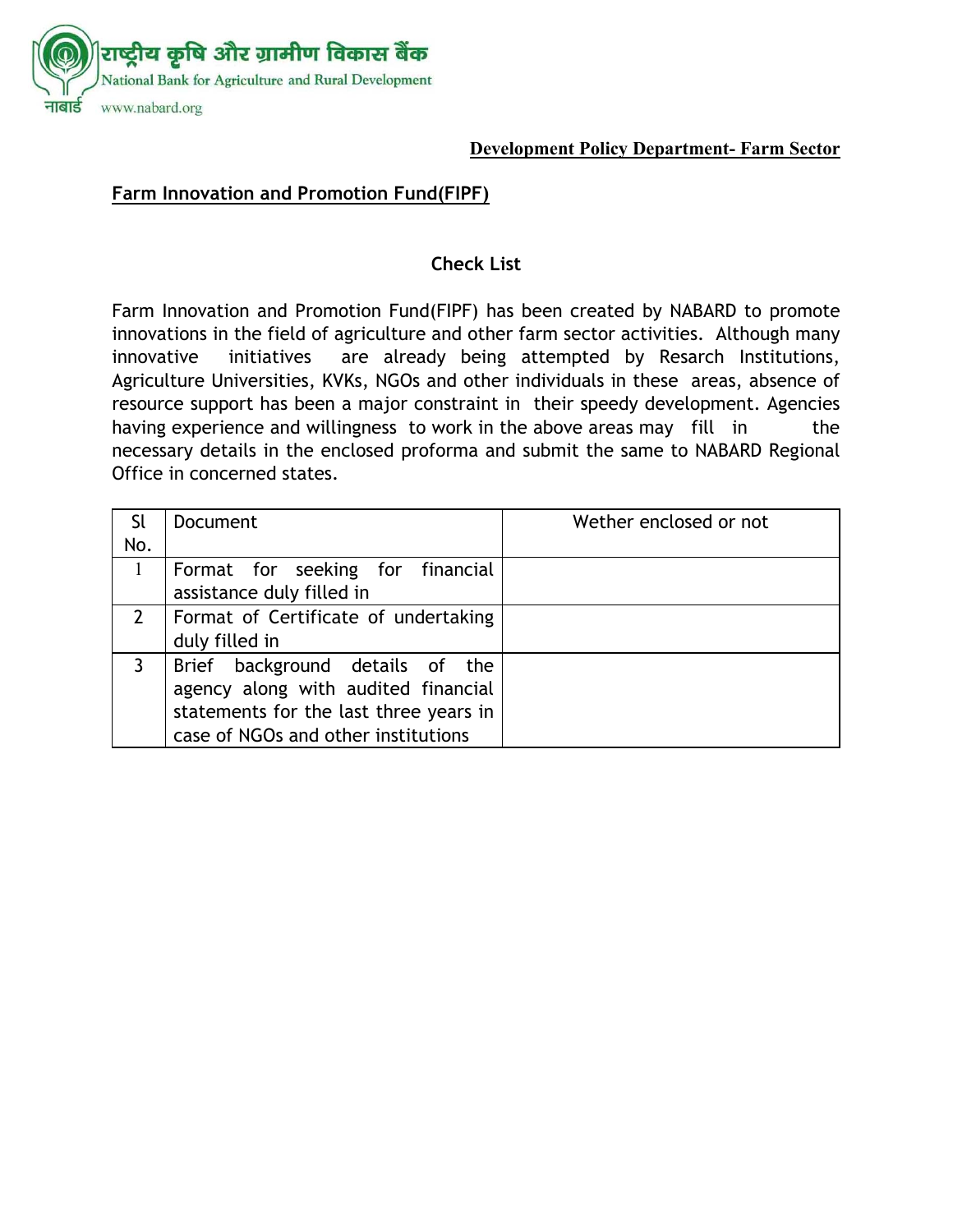

### **Annexure I**

#### **Format for seeking financial assistance from**

### **Farm Innovation and Promotion Fund (FIPF)**

- 1. Name and address of the institution/ agency/ individual (full contact address with telephone No./ e-mail, fax No., etc.)
- 2. Brief background details of the agency along with audited financial statements for the last three years in case of NGOs and other institutions
- 3. Details of the proposed project/ purpose & expected outcome
- 4. Relevance of the proposal to agriculture and rural sector
- 5. Duration of the Project
	- a. Date of commencement of the project (full details)
	- b. Date of completion of the project
- 6. Total cost/ outlay of the proposed project/ activity (Please furnish break-up details of each item envisaged in the proposal) Rs. ........ lakh

|  | 7. Agency's/ individual's own contribution | Rs.  lakh |  |
|--|--------------------------------------------|-----------|--|
|  |                                            |           |  |

- 8. Quantum of assistance sought from NABARD Rs. ........ lakh
- 9. Monitoring mechanism (convening of monitoring committee meetings, submission of monitoring reports, etc.)
- 10. Certificate/ Undertaking ( As per format prescribed in Annexure II ).